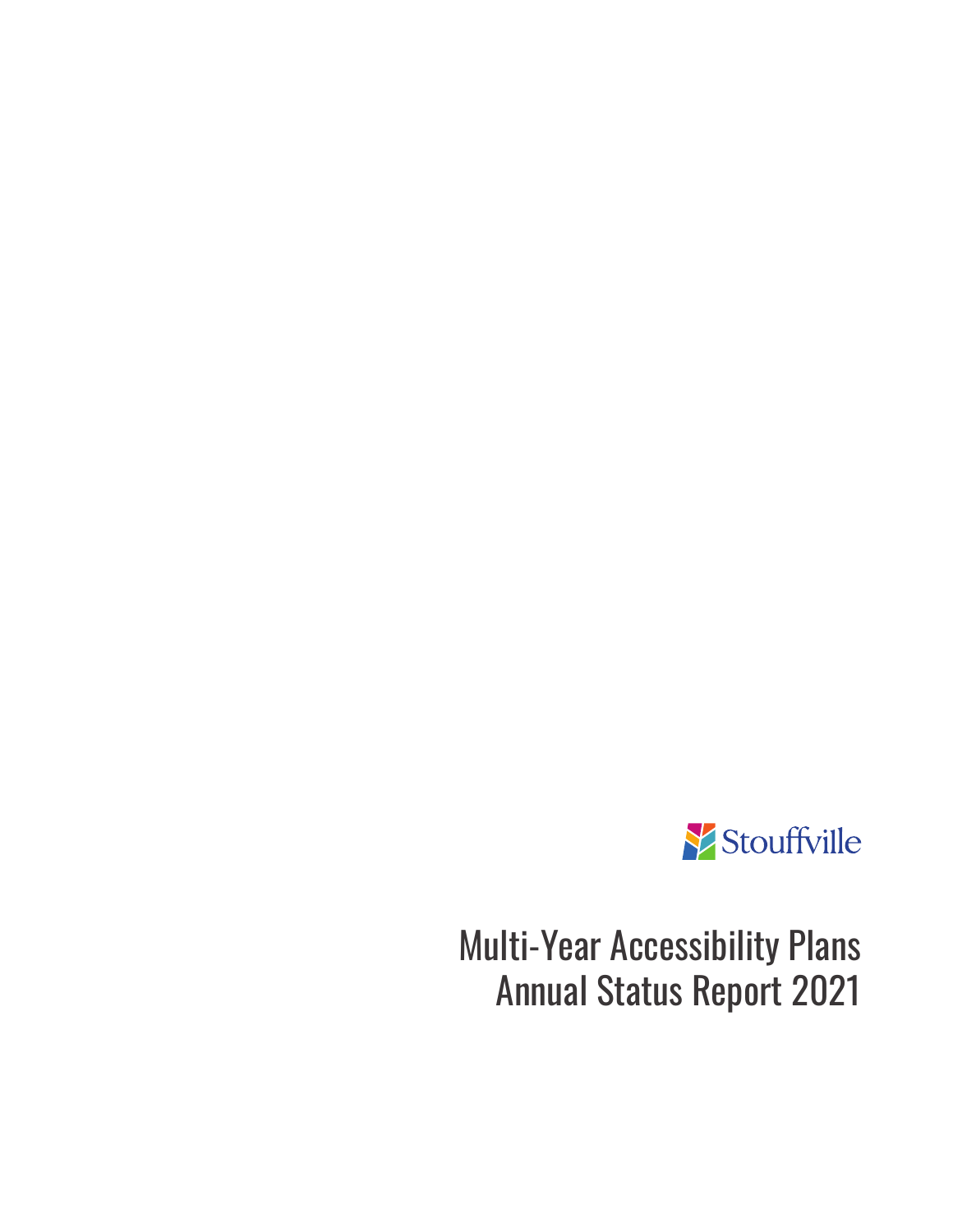The Town of Whitchurch-Stouffville is committed to removing and preventing barriers through sound and effective accessibility planning. To ensuring residents of all ages and abilities can enjoy the same opportunities as they live, work play and invest in our Town.

This annual report describes the progress and measures in 2021 taken by the Town of Whitchurch-Stouffville and in implementing the Town's 2020-2025 Multi-Year Accessibility Plan.

To request a copy of the report in an alternate format, please contact us at:

Call: 905-640-1910 Ext 2279 Email: hr@townofws.ca Mail: Town of Whitchurch-Stouffville ATTN: Human Resources 111 Sandiford Drive Stouffville, Ontario L4A 0Z8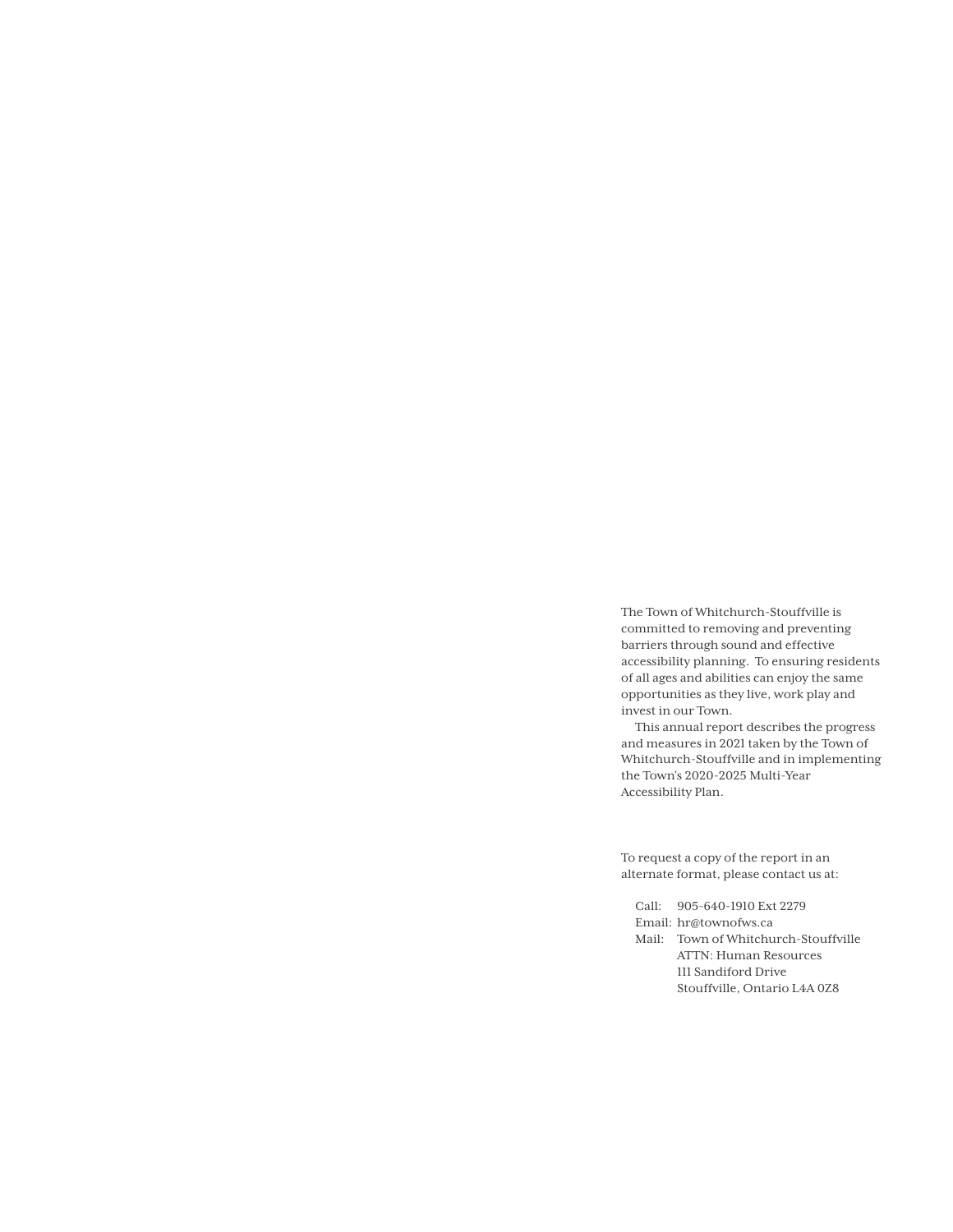#### Accessible Advisory **Committee**

The Town of Whitchurch-Stouffville *Accessibility Advisory Committee* ("AAC") is a statutory volunteer committee that acts as an advisory body for council. The AAC advises Council on accessibility planning and related standards to prevent and reduce barriers experienced by persons with disability. Makes recommendations to Council on the development and implementation of the Town of Whitchurch-Stouffville in areas including but not limited to: Multi-year Accessibility Plan, preparation of accessibility reports, promote accessibility and inclusion and review of site plan application drawings for accessibility.

The AAC continued to meet throughout the pandemic via virtual platform. During meetings, updates are provided to the Committee which may include presentations or discussions regarding accessibility-related matters, led by staff or an external guest. A sampling of initiatives completed by the AAC includes:

- Over the past year the AAC has reviewed seven (7) development applications for accessibility and provided feedback
- Collaborated with the *Main Street Reconstruction Staff Working Group*.
- Continues to remain current with Accessible legislation and best practices by participating in community forums such as the *2021 York Region Accessibility Forum*
- In previous years AAC promoted accessibility and inclusion in the Town of Whitchurch-Stouffville through public outreach, education and special events. Due to the public gatherings restrictions community engagement events have been suspended. The committee is looking forward to engaging in public outreach programs in the future when restrictions are lifted.

#### Information & Communication

Multiple communications initiatives were completed to ensure information is provided in ways that are accessible to people with disabilities. The Town strives to continuously improve accessibility of communication to enhance the quality of service available to the community:

- Town staff has initiated internal audit of accessibility of documents, document updates are in process. WS Library has completed audit of docs that need to be updated. And created accessible template for library board minutes.
- Communications have initiated a project of developing an accessibility guide. The guide will include accessible templates to assist staff in creating accessible documentation.
- Conversion of Web Content Accessibility Guidelines (WCAG) 2.0 from Level A to Level AA was completed in consultation with the Accessible Advisory Committee.
- During the pandemic, multiple virtual systems were initiated to help reduce community spread. The transition to virtual platforms produced technological barriers in the community. To assist the community to overcome possible technological barriers the following were completed:
	- The Whitchurch-Stouffville Public Library adjusted their service to meet the needs of the community. As many members of the public were unable to book their own vaccinations online, the Whitchurch-Stouffville Public Library partnered with community groups to offer a call-in service to assist customers with booking their vaccination appointments
- Assisted community members to print vaccine certificates for those who could not do so themselves, and made them available at no cost, regardless of whether any individual person was able to enter the building.
- Communications implemented *Monsido*, an online website scanning and monitoring platform. It is used to scan all of our digital properties a regular basis. The platform identifies error, issues and recommendations based on WCAG2.0 accessibility standards. Timely action is taken based on the results.
- Hiring of a Digital Communications Coordinator who, under their portfolio, will coordinate all digital accessibility initiatives. This includes overseeing the monitoring of the Town's digital properties and ensuring they are compliant.
- Improvements have been made to the Recreation section of the Town's website. For example: ease of navigation by reducing redundancy, and therefore reducing the number of clicks to find the necessary information. Residents should now be able to find recreation info easily, in three clicks or less (depending where they start).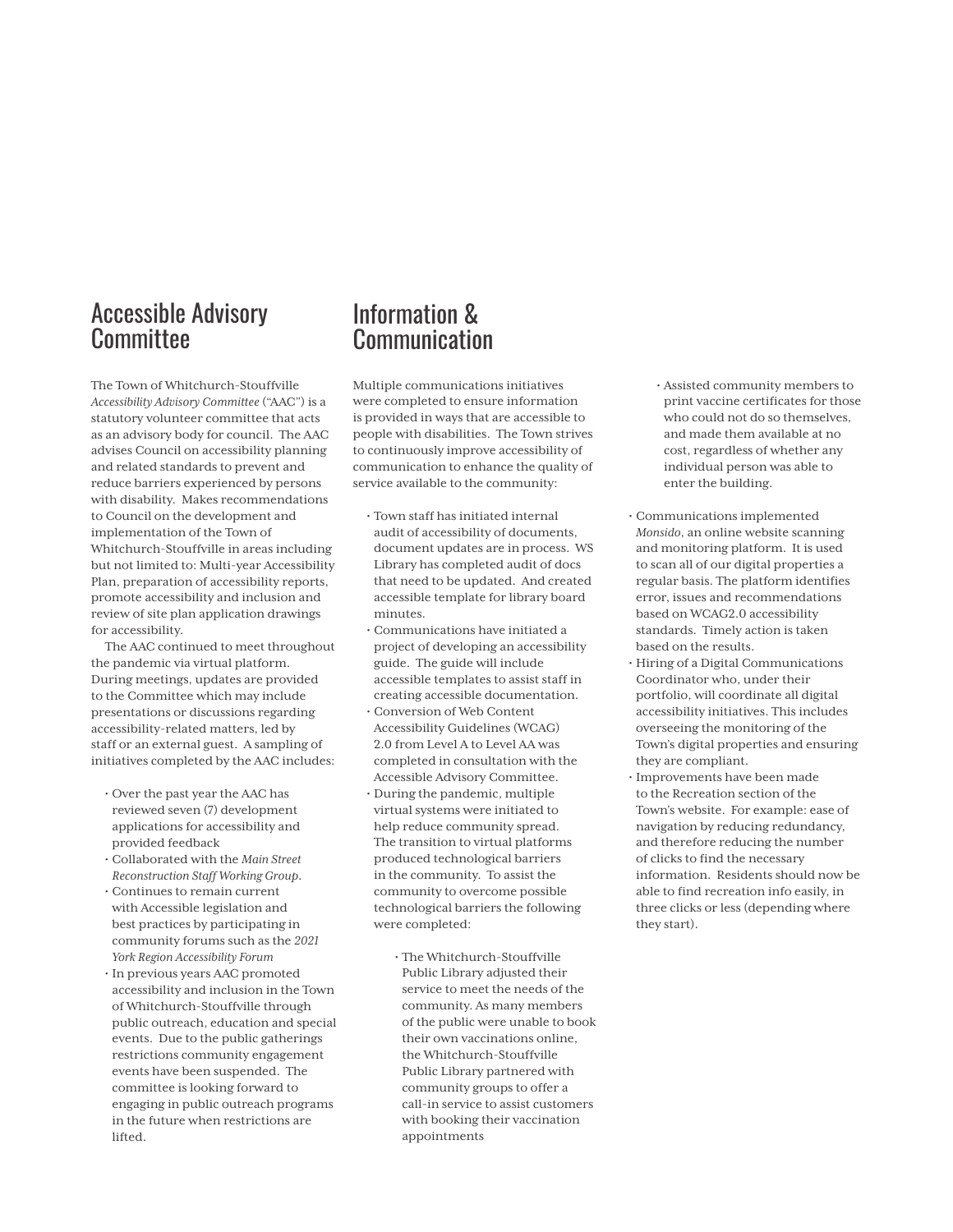# **Training**

The Town of Whitchurch-Stouffville is committed to providing training on the Integrated Accessibility Standards and Ontario Human Rights Code to all employees, volunteers and persons who participate in developing Town policies and others who provide goods, services or facilities on behalf of the Town

- On March 25, 2021 Accessible Document creation training was open to all staff. The course was posted online via corporate intranet for quick referral and to allow staff that could not attend course on date of training to access the course.
- Ensure all employees and volunteers continue to complete mandatory Accessibility for Ontarians with Disability Act customer service training that is appropriate for the person's role as soon as possible
- Record and track employee learning and development activities related to AODA and accessibility requirements

## Procurement

The Town incorporates accessibility design criteria when procuring or acquiring goods, services or facilities, except where not practicable to do so.

- The Public Library continues to procure content in a variety of formats: including large print, audiobooks, and digital materials.
- Town has procured Accessible business cards
- Procurement policy in process to be updated

### Built Environment and Public Spaces

Throughout the past year Town Staff continued maintain and enhance accessibility features to public spaces; to be accessible to all persons.

# Customer Service

The Town strives to provide services, programs and facilities for all persons of the community so that the service outcome is the same for all person with disabilities as those without disabilities.

- Customer service has continued to provide a hybrid service approach throughout the pandemic to assist residents that faced technological barriers.
- All employees, volunteers and those providing service to the public have been trained to provides services in a manner that respects the dignity and independence and is sensitive to the individual's needs.
- Continues to receive and respond to feedback and ensure processes are accessible for persons with disabilities.
- Continues to provide timely notice of service disruptions in various accessible platforms
- The Whitchurch-Stouffville Public Library has maintained curbside service even after customers were once again able to enter the library. This allows Library to continue providing materials to those customers who are unable to enter the building for health reasons.
- During the pandemic medical health professionals reported anxiety rising and people were feeling isolated, disconnected and confused. To help reduce anxiety in the community and support mental health and well-being the Town pivoted to provide services to the community that can be completed at home:
	- The Whitchurch-Stouffville Public Library developed take home activity kits
	- Several virtual programs were offered in light of the mandatory closure of Town Facilities. Programs were selected in a way that there would be something for everyone. Some examples include: Family Game Nights, Preschool/Children's Workshops; Trivia Nights; Various Fitness Programs, etc.
- The Town continues to provide various Adapted and Integrated programs to the community. Programs. Some successful strategies included: reduced ratio programming and partnering with Community Living York South whose mission is supporting people with an intellectual disability to live, learn, work and participate in the community.
- Partnership with able network programming i.e. cooking (check website)
- Partnership with Able Network Operating out of Latcham Hall, this community-based program offers inclusive opportunities for young adults with intellectual disabilities, who otherwise wouldn't have local opportunities available to them.

# Employment

The Town has developed several employment policies that support equity in our employment practices including: Corporate Accessibility Policy, Return to Work Program, Accommodation in the Workplace Policy, Harassment and Discrimination Free Workplace Policy and Employee Family Assistance Program. To provide employees with barrier-free employment including, recruitment, onboarding, career progression and performance management.

The Town is committed to providing an inclusive community throughout the organization. Over the last year the Town fostered a positive workforce by improving and initiating the following processes:

- Continued to encourage utilization of Town Accommodation Policy if needed
- Offer a return to work process for employees with disabilities
- The ongoing pandemic continues to add pressures and demands on staff. Highlighting the benefit of providing staff with the resources and supports to help them navigate and cope with the ongoing changes. To assist